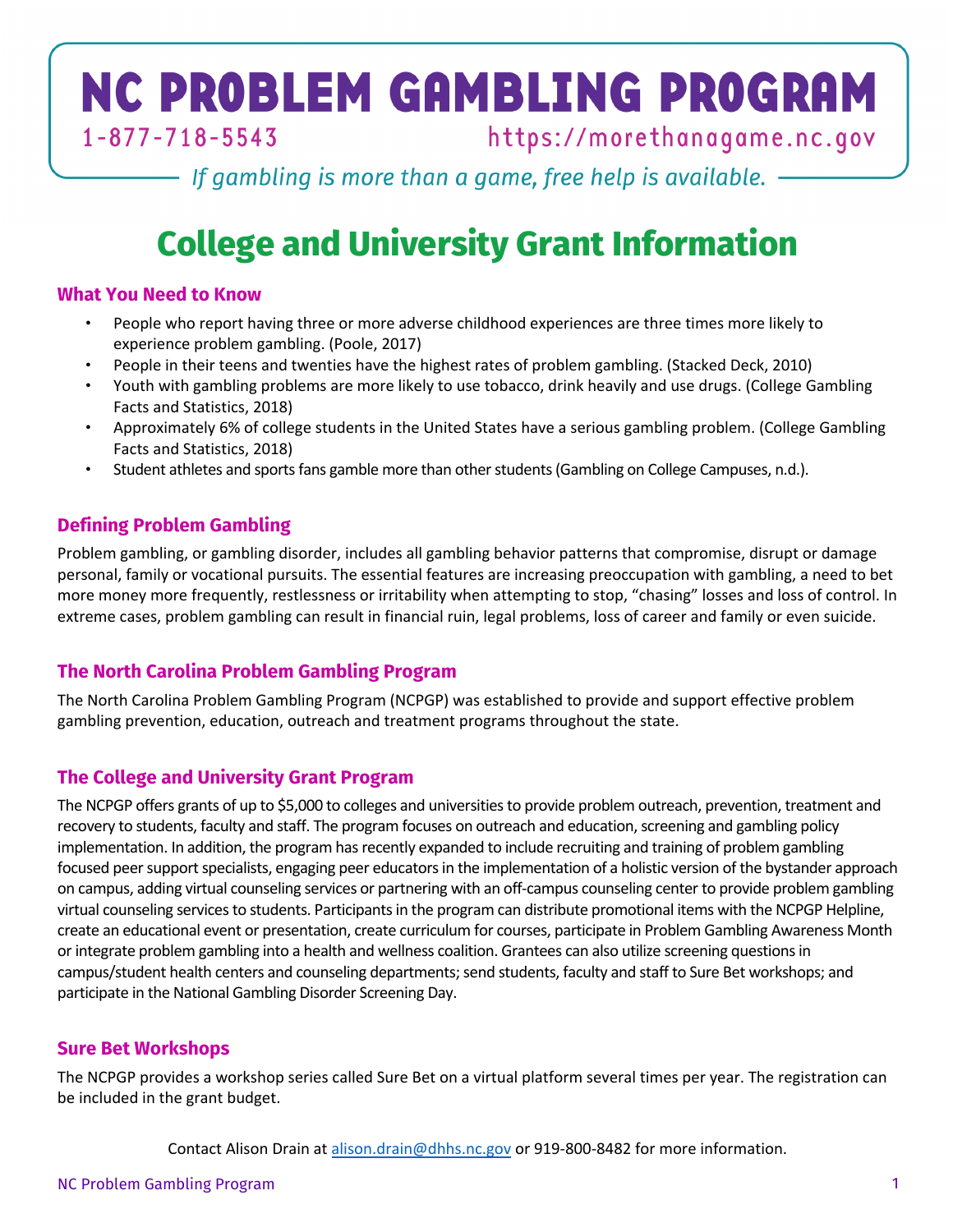# **College and University Grant Guidelines**

## **Approach to Application**

### 1) **Outreach and Education**

Provide information about the North Carolina Problem Gambling Program and problem gambling to students, faculty and staff by the following:

- Distribute promotional items with the NCPGP logo.
- Create an educational event or presentation.
- Select a population of students to focus on with an educational event or marketing campaign.
- Create a curriculum for courses or trainings.
- Participate in Problem Gambling Awareness Month.
- Create a marketing campaign or social media campaign to release on campus.
- Send staff, counselors, peer educators or administrators to Sure Bet workshops.
- Integrate problem gambling into a health and wellness coalition.
- Have peer educators attend the bystander approach training and implement on campus.
- Train problem gambling focused peer support specialists.

#### 2) **Screening and Treatment**

- Utilize screening questions in the counseling center, health center or financial aid department.
- Have counseling center staff trained on problem gambling by attending the Sure Bet workshop series and provide treatment on campus.
- Participate in the National Gambling Disorder Screening Day or another day of your choice.
- Add virtual counseling services to the counseling center on campus.
- Partner with an off-campus counseling service provider and have them trained on problem gambling, apply to join the NCPPG registry and offer virtual counseling services to students.

#### 3) **Policy**

• Create and raise awareness of a campus policy on gambling.

Coordination with graphics and design, peer health, social work, psychology, education and counseling departments is encouraged.

### **How the Grant Program Works**

- The soft deadline for applications is May 30, 2022, and the final deadline is Aug. 30, 2022. The first round of grants will be awarded on Aug. 15, 2022. The second and final round of grants will be awarded on Sept. 30, 2022.
- The grant award is official once the award letter and approved plan is returned to Alison Drain with the appropriate administrator's signature from the college or university.
- This is a reimbursement grant. The college or university grant department must send an invoice and an itemized expense report after services have been rendered or items purchased to the attention of Alison Drain at alison.drain@dhhs.nc.gov. Invoices and itemized expenses can be sent monthly or by June 30 of the following year.
- A midterm report is due by Jan. 15, 2023
- All changes to program outcomes and/or program budget must get pre-approval by sending the original grant document with changes made in red adjacent to approved outcomes and/or budget.
- The outcomes, or end-of-year report, is due to Alison Drain by May 30, 2023.
- The grant program is competitive and each year grantees must reapply.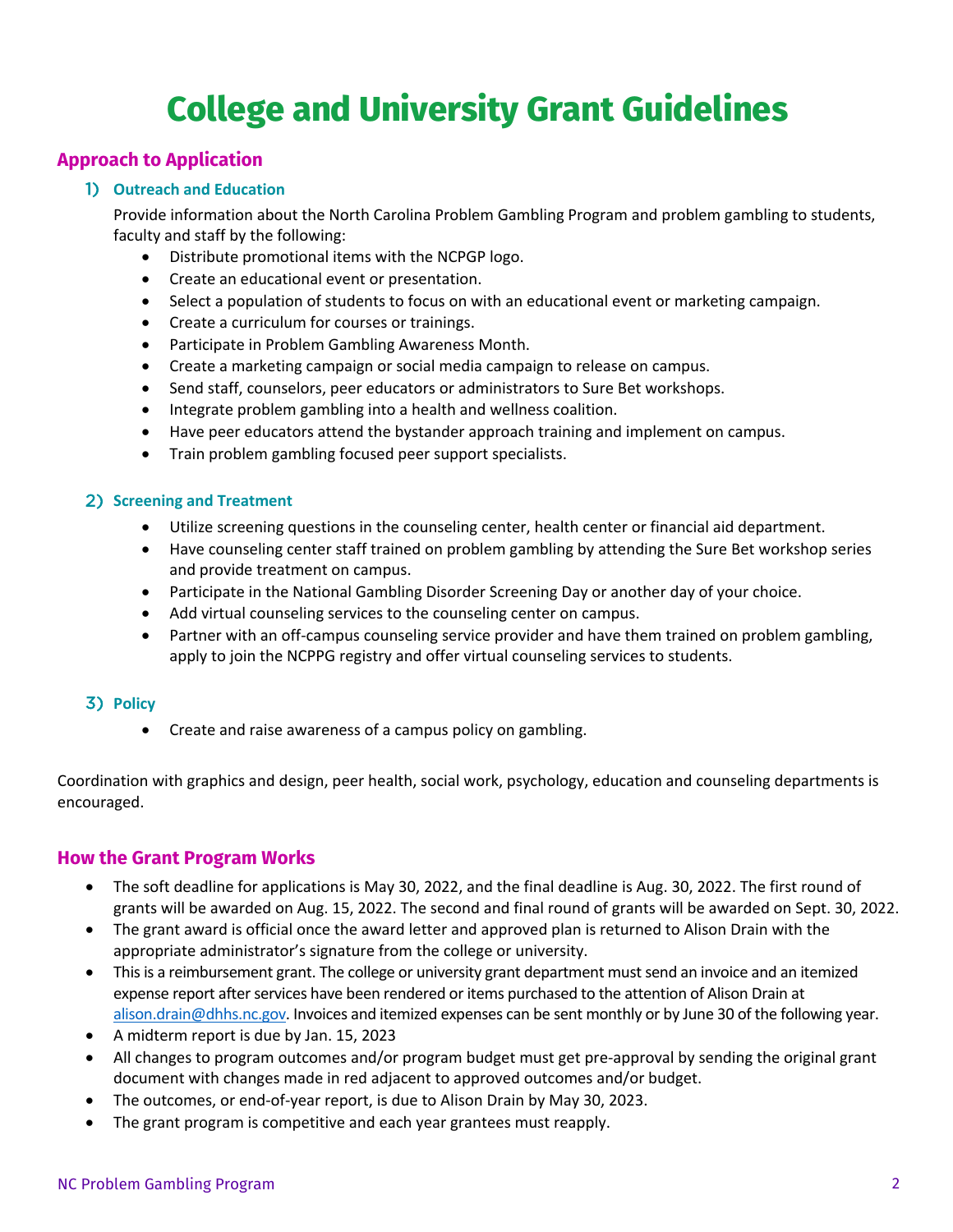## **Acceptable Uses of Funding**

- Student stipends for problem gambling outreach, design, promotional work and research.
- Prizes for artwork competitions, such as designs for T-shirts, posters and brochures.
- Printing and distribution of educational materials on campus.
- Educational events or presentations to students, faculty and staff.
- Door prizes for attending problem gambling related presentations or for filling out surveys.
- Public service announcement supplies, such as software, projectors, laptops or cameras.
- Print outreach materials with the NCPGP logo on T-shirts, water bottles, etc. (Any promotional item above \$40 must get pre-approval).
- Sure Bet workshop registrations; lodging and mileage for students, faculty, and staff to be reimbursed at the North Carolina Department of Health and Human Services state rate.
- Guest speakers related to problem gambling (need pre-approval).

### **Unacceptable Uses of Funding**

- Faculty and staff stipends or fringe benefits.
- Indirect costs such as office expenses or administrative expenses.
- Funding another programs' materials.

## **Outreach and Education Areas of Focus**

Below are a few suggestions for outreach and education. Please do not hesitate to reach out to Alison Drain at alison.drain@dhhs.nc.gov with any other ideas or areas of focus.

- A peer educator program would include selected students attending a series of webinars in order to prepare them for their role on campus. The webinars could include information about problem gambling on college campuses, how to present information on problem gambling and bystander training.
- Sports betting is being legalized in more states across the country, and the NCAA and the ACC provide educational opportunities for student athletes. However, we encourage our college and university campuses to augment these modules with educational opportunities for student athletes to learn about problem gambling as it relates to sports betting, NCAA policies and integrity issues that could arise with collegiate sports betting.
- An educational event on campus for the general population of students that engages them in fun and educational activities to assist in learning about problem gambling on college campuses and how to reach out for help.
- A marketing campaign designed by graphic design and communication students on campus to be distributed through electronic and print media. A kick-off event is suggested for this type of program.
- Promotional items distributed with the North Carolina Problem Gambling Helpline and website, providing students with the knowledge that there are services for those affected. A leaflet or flyer could be utilized as part of the promotional items with a few important facts about problem gambling on college campuses.
- A social media campaign during Problem Gambling Awareness Month, which utilizes the college's or university's social media pages. It is suggested a group of students and staff are selected to share these messages on their pages.
- A contest for the best problem gambling awareness T-shirt design; have it printed and distribute the winning Tshirt at a school event.
- A curriculum that includes problem gambling for social work, psychology or counseling students.
- Training on problem gambling for incoming freshmen and/or resident assistants.